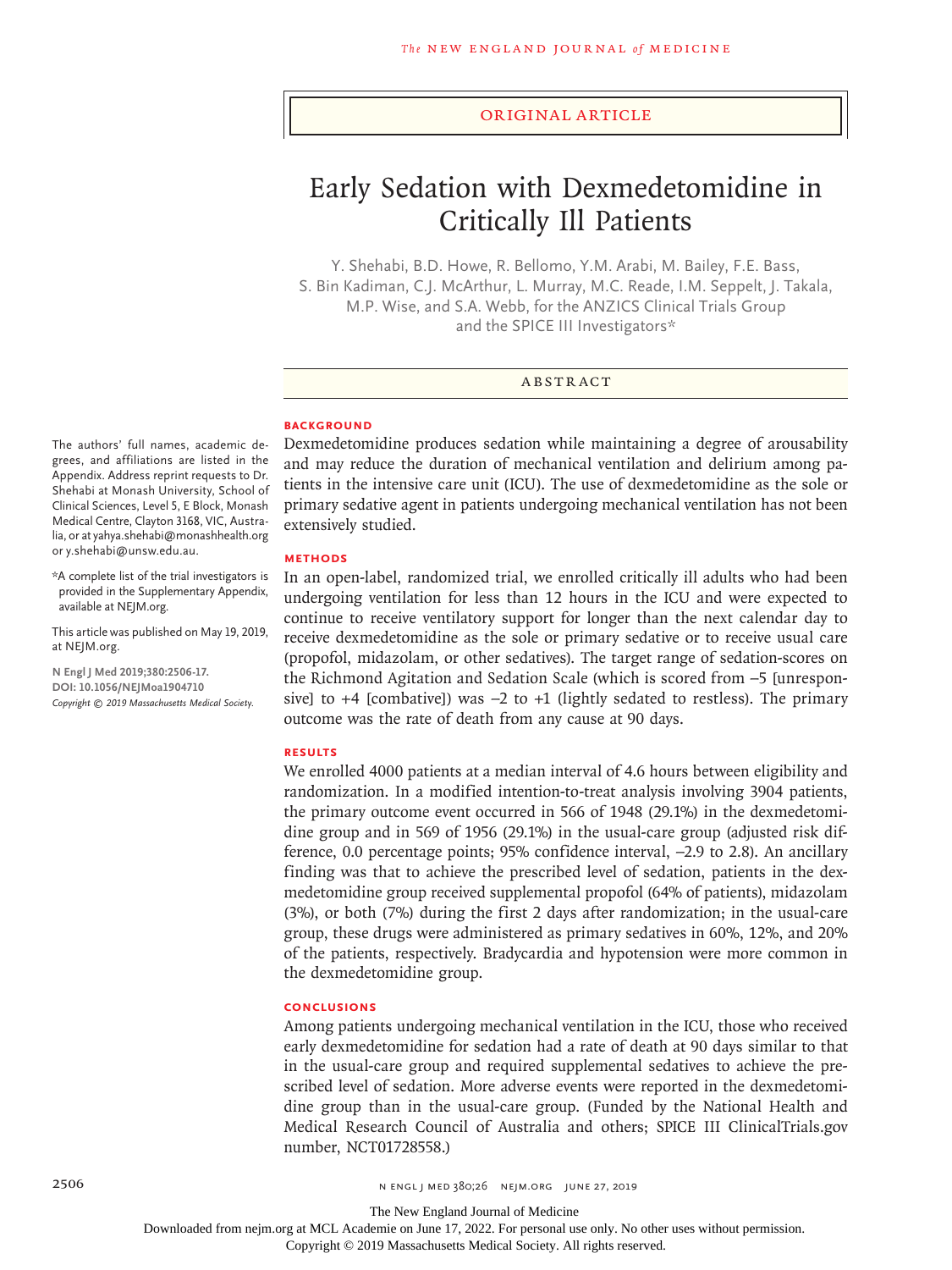EDATION IS A COMPONENT OF THE CARE<br>of critically ill patients who are undergoing<br>mechanical ventilation,<sup>1,2</sup> but the appropri-<br>ate choice of a primary sedative agent remains edation is a component of the care of critically ill patients who are undergoing mechanical ventilation, $1,2$  but the appropriuncertain. Propofol and midazolam, which act mainly through pathways mediated by  $\gamma$ -aminobutyric acid, are widely used for this purpose. $3-7$ Dexmedetomidine, a high-affinity adrenergic agonist of the alpha<sub>2</sub> receptor, is a potential alternative sedative.8,9

Dexmedetomidine induces sedation while preserving a degree of arousability among patients in the intensive care unit (ICU), and its use has resulted in a shorter time to extubation, $10$  an increased number of days free from coma or delirium,<sup>11-14</sup> a reduced incidence of agitated delirium,<sup>15</sup> prevention of delirium,<sup>16</sup> and lower mortality than other agents administered in certain populations.17,18 Hypotension and bradycardia are common side effects.5,6

We conducted a multinational, open-label, randomized, controlled trial (Sedation Practice in Intensive Care Evaluation [SPICE] III) to investigate the effect of using dexmedetomidine as the primary and, if possible, sole agent for early sedation among patients receiving ventilatory support. Our hypothesis was that the use of dexmedetomidine would result in a lower rate of death from any cause at 90 days than usual-care sedation.

#### METHODS

#### **Trial Design and Oversight**

The trial was conducted in 74 ICUs in eight countries (Australia, Ireland, Italy, Malaysia, New Zealand, Saudi Arabia, Switzerland, and the United Kingdom). A complete list of trial sites is provided in the Supplementary Appendix, available with the full text of this article at NEJM.org.

The protocol and statistical analysis plan, also available at NEJM.org, have been published previously.19 The trial was designed by the authors, who wrote the manuscript and attest to the accuracy and completeness of the data, the statistical analyses, adherence to the protocol, and complete reporting of adverse events. Approval was obtained from the institutional review board at each participating institution. Prior informed consent or consent to continue to participate in the trial was obtained from all patients or their proxies, according to local regula-

tory requirements. An independent data and safety monitoring committee provided oversight of the trial. A single interim analysis was planned and performed after 2000 patients had been evaluated for the primary outcome, as described in the Supplementary Appendix.

The National Health and Medical Research Council of Australia, the Health Research Council of New Zealand, and the Institut Jantung Negara Foundation of Malaysia funded the trial. Pfizer and Orion Pharma supplied dexmedetomidine but had no role in the design or conduct of the trial, analysis of the data, or writing or review of the manuscript.

## **Patient Selection and Randomization**

Patients were eligible for inclusion if they were receiving mechanical ventilation through an endotracheal tube, were expected to continue to receive ventilatory support beyond the next full calendar day, and were receiving sedatives for safety and comfort. Key exclusion criteria were an age under 18 years, invasive ventilation in the ICU for longer than 12 hours before enrollment, and suspected or proven acute primary brain injury (Table S1 in the Supplementary Appendix). The patients were randomly assigned in a 1:1 ratio to receive dexmedetomidine or usual care, as described below. Block randomization with a variable block size was implemented by means of a password-protected website. Randomization was stratified according to trial site and the presence or absence of suspected or proven sepsis,<sup>20</sup> as determined by the treating clinician.

## **Trial Interventions and Measurements** *Sedation Goals*

Patients received adequate analgesia as determined by the treating clinician according to the results of pain assessments performed at least every 4 hours with the use of validated scales.<sup>21</sup> The sedation target was light sedation, unless it was deemed to be unsafe or contraindicated by the treating clinician, as defined by the Richmond Agitation and Sedation Scale (RASS), which ranges from −5 (unresponsive) to +4 (combative). The sedation goal was a RASS score of −2 (lightly sedated) to +1 (restless), as assessed at least every 4 hours.<sup>22</sup>

The presence or absence of delirium was assessed daily with the use of the Confusion As-

The New England Journal of Medicine

Downloaded from nejm.org at MCL Academie on June 17, 2022. For personal use only. No other uses without permission.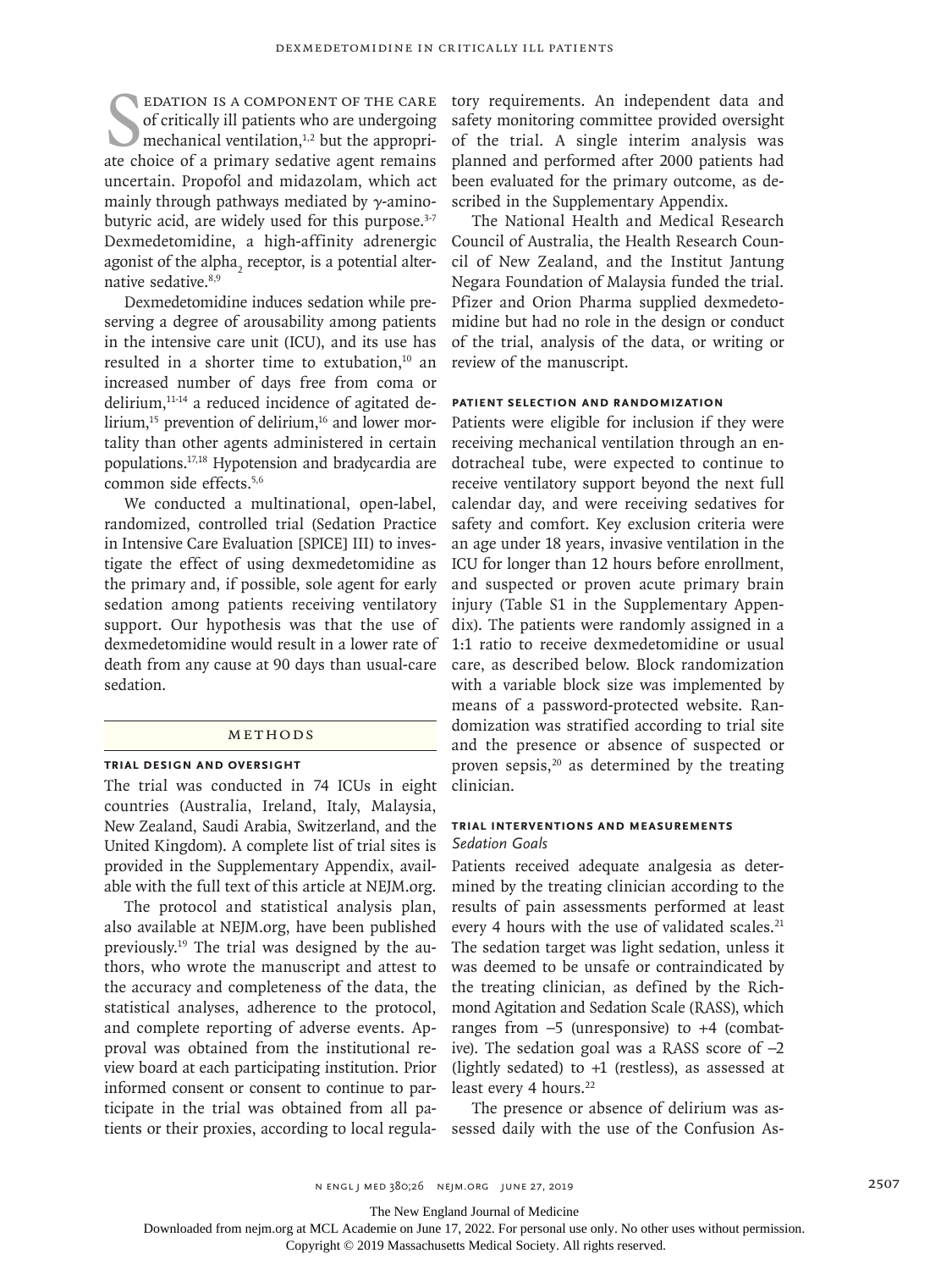(positive or negative) $^{23}$  when the RASS score was −2 or higher. Weaning of sedation and ventilation was conducted according to local clinical practices.

# *Dexmedetomidine*

In the dexmedetomidine group, the goal was to administer dexmedetomidine as the primary sedating agent or, once the sedation target was achieved, the sole sedating agent. Intravenous dexmedetomidine was started at a dose of 1  $\mu$ g per kilogram of body weight per hour without a loading dose and adjusted (maximum dose,  $1.5 \mu$ g per kilogram per hour) to achieve a RASS score in the target range. Previous data had suggested that dexmedetomidine as the sole agent might not achieve the target sedation in all patients or in all clinical situations, particularly when deep sedation (RASS score of −3 or less) was indicated.9,12 Thus, the use of propofol at the lowest possible dose was allowed when the maximum dose of dexmedetomidine was insufficient and during the initial adjustment of the dexmedetomidine dose. The use of benzodiazepines was discouraged, although administration was permitted for specific indications of uncontrolled agitation or delirium, seizures, palliative comfort, and procedural sedation or if concomitant neuromuscular blockade was used. The administration of dexmedetomidine was continued as clinically required for up to 28 days after randomization (Fig. S1 in the Supplementary Appendix). All sedatives were administered in an open-label manner.

#### *Usual Care*

Patients who were assigned to receive usual care were given propofol, midazolam, or other sedatives, as directed by the treating physician, and with the intention of excluding dexmedetomidine. Rescue dexmedetomidine was permitted for uncontrolled agitation after failure of initial conventional therapies. Intravenous clonidine and remifentanil were prohibited in both groups.

Antipsychotic drugs, including haloperidol and quetiapine, were allowed for the treatment of agitated delirium if the currently administered sedative agents were not sufficient to achieve the target levels of sedation in either group. Other aspects of care, including mobilization and nonpharmacologic interventions to promote comfort,

sessment Method for the Intensive Care Unit reduce anxiety, and facilitate sleep, were prescribed by the treating clinician in both groups.

#### **Trial Outcomes**

The primary outcome was the rate of death from any cause at 90 days after randomization. Secondary outcomes included 180-day mortality; transfer to a full-time nursing home or rehabilitation center; cognitive function, as evaluated at 180 days by the short form of the Informant Questionnaire on Cognitive Decline in the Elderly (Short IQCODE), $24$  with scores ranging from 1 to 5, with higher values indicating worse cognitive function; and the patient-reported health-related quality of life, as assessed by the European Quality of Life 5-Dimensions 3-Level questionnaire (EQ-5D-3L), with scores ranging from 0 to 100, with higher scores indicating a better quality of life, at 180 days.<sup>25</sup> Additional secondary outcomes were the number of days free from coma or delirium and the number of ventilator-free days at day 28 after randomization.

We measured tertiary and process-related outcomes, including daily categories of RASS scores (deeply sedated [−5 to −3], lightly sedated [−2 to +1], and agitated [more than +1]); sedative, analgesic, and adjunct medications; and the patient's indication for deep sedation. Adverse events and serious adverse events were reported by site investigators and were not collected systematically or adjudicated independently.

### **Statistical Analysis**

We conducted all analyses in accordance with the published statistical analysis plan $19$  on the basis of a modified intention-to-treat principle, after the exclusion of patients who had withdrawn consent and those with an unknown primary outcome. We assumed a mortality rate of 26%26 and estimated that the enrollment of 4000 patients would provide the trial with a power of 90% to detect an absolute betweengroup difference of 4.5 percentage points in the primary outcome at a two-sided significance level of 0.05 and allowing for a 5% loss to followup or revocation of consent. The stopping rules for an interim analysis are provided in the Supplementary Appendix.

We determined the effect of trial group on the primary and binomial secondary outcomes using logistic regression to derive odds ratios and binomial regression with an identity-link

The New England Journal of Medicine

Downloaded from nejm.org at MCL Academie on June 17, 2022. For personal use only. No other uses without permission.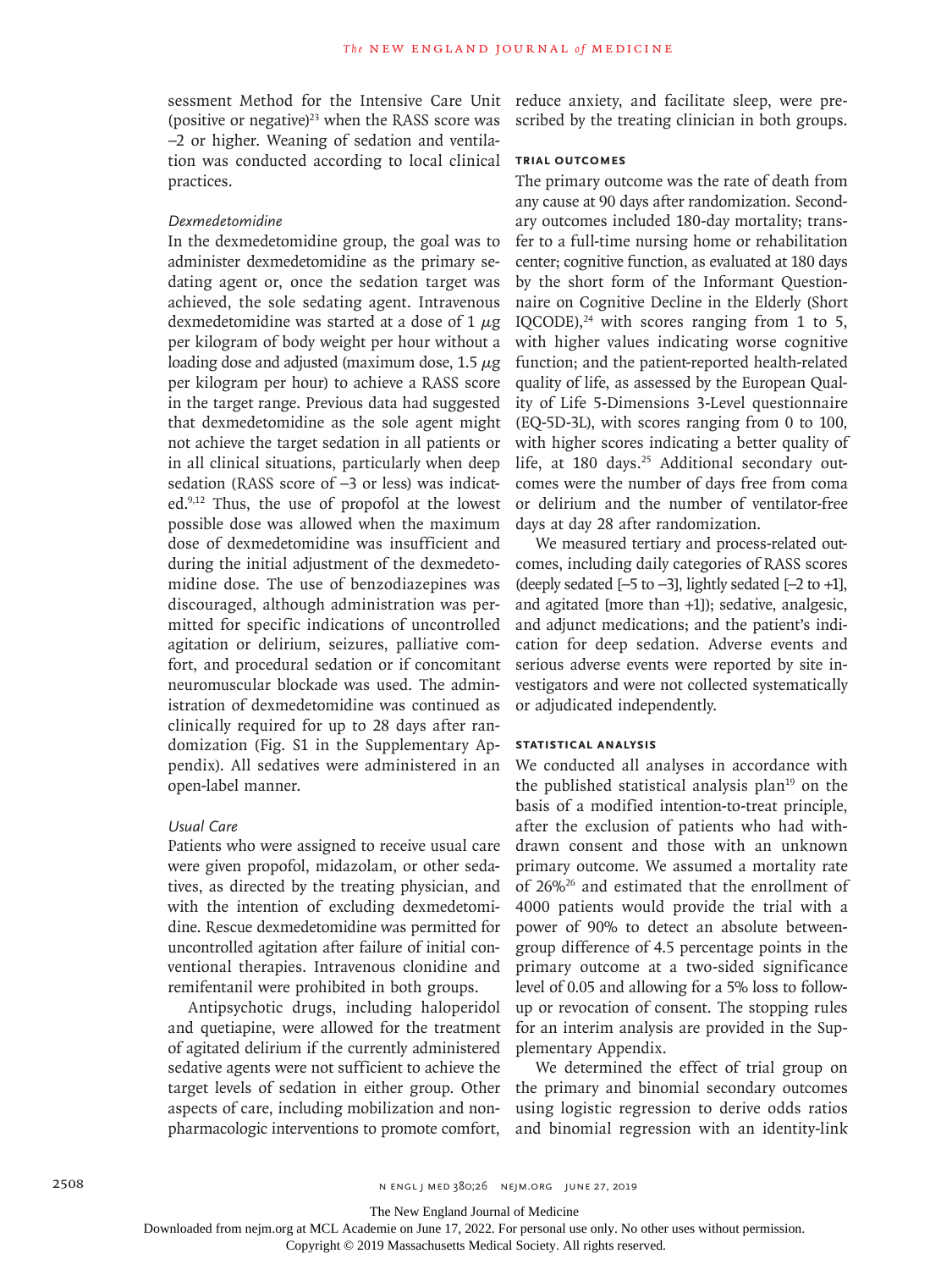function to derive risk differences, with both calculations including 95% confidence intervals. The two models included adjustment for binary stratification according to the presence or absence of sepsis and used an error estimation to account for within-center clustering. Sensitivity analysis of the primary outcome was performed with the use of covariate-adjusted logistic regression that accounted for baseline variables with an imbalance between the two groups with a P value of less than 0.05, with results reported as baseline adjusted odds ratios. Post hoc sensitivity analysis for missing data was performed with the use of multiple imputations (10 replications) and fully conditional specification logistic regression performed on prognostic baseline and post-baseline variables under the assumption that missing data for the primary outcome were conditional on observed covariates and were assumed to be missing at random.

We used median regression after adjustment for the presence or absence of sepsis to analyze the number of ventilator-free days and days free from coma or delirium, with the results presented as medians and differences of medians, both with 95% confidence intervals. We analyzed cognitive function and health-related quality of life in survivors using linear regression after adjustment for sepsis, with the results presented as means and difference of means. Details regarding the post hoc sensitivity analysis with respect to missing data and truncation due to death are provided in the Supplementary Appendix.

We conducted prespecified subgroup analyses of the primary outcome for six baseline variables: clinically suspected or proven sepsis, geographic region, surgical versus medical admission, an age that was older or younger than the median, a score on the APACHE (Acute Physiology and Chronic Health Evaluation) II that was higher or lower than the median, $27$  and the ratio of the partial pressure of arterial oxygen to the fraction of inspired oxygen. Risk differences for subgroups were determined with the use of binomial identity regression, and potential heterogeneity was determined with the use of logistic regression, with the fitting of main effects for sepsis, trial group, subgroup, and an interaction between trial group and subgroup.

The day of randomization was the remainder of the 24-hour ICU chart day. All subsequent days, except for the day of ICU discharge, were 24-hour chart days. On each day, the RASS score was determined in one of three categories: −3 to −5, target sedation  $(-2 \text{ to } +1)$ , or more than  $+1$ . Comparisons were performed with the use of multinomial logistic regression with robust sandwich errors clustered at an individual patient level. Process-related outcomes and adverse events were compared at a per-patient level with the use of chi-square tests for equal proportion, Student's t-tests for normally distributed data, or Wilcoxon rank-sum tests with results presented as frequency (with percentage), means (with standard deviation), or medians (with interquartile range), respectively. We used repeat-measures logistic and linear modeling with standard errors clustered at an individual patient level to compare daily use and dose of sedatives. All statistical analyses were performed with the use of SAS software, version 9.4 (SAS Institute).

#### **RESULTS**

### **Characteristics of the Patients**

From November 2013 through February 2018, we screened 29,502 patients who were being treated in the ICU and randomly assigned 4000 patients to receive either dexmedetomidine (2001 patients) or usual care (1999 patients) (Table S2 in the Supplementary Appendix). Among the patients with baseline data who did not withdraw consent in the two groups (1954 in the dexmedetomidine group and 1964 in the usual-care group), the clinical characteristics were similar (Table 1, and Table S3 in the Supplementary Appendix). Overall, 96 patients (2.4%) either withdrew consent or were lost to follow-up, leaving 1948 patients in the dexmedetomidine group and 1956 in the usual-care group with primary outcome data (Fig. S2 in the Supplementary Appendix). The median time from eligibility to randomization was 4.6 hours (interquartile range, 1.8 to 8.7).

#### **Outcomes**

In the modified intention-to-treat analysis, the primary outcome event of death from any cause at 90 days occurred in 566 of 1948 patients (29.1%) in the dexmedetomidine group and in 569 of 1956 (29.1%) in the usual-care group (adjusted risk difference, 0.0 percentage points; 95% confidence interval [CI],  $-2.9$  to 2.8; P=0.98) (Table 2). This result did not change after adjustment for baseline covariates or in a sensitivity

The New England Journal of Medicine

Downloaded from nejm.org at MCL Academie on June 17, 2022. For personal use only. No other uses without permission.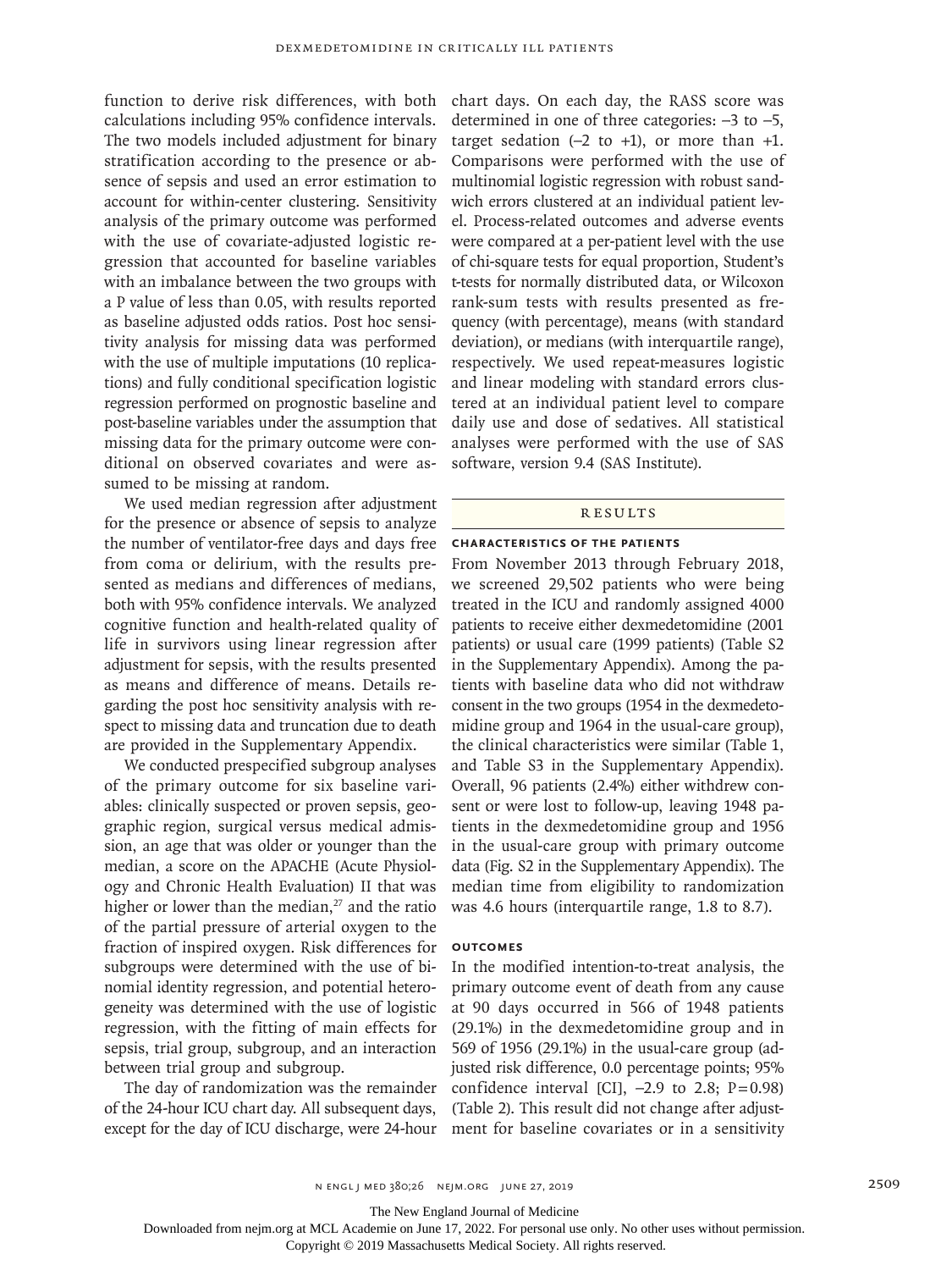| Table 1. Demographic and Clinical Characteristics of the Patients at Baseline.*             |                                 |                                   |  |  |  |  |
|---------------------------------------------------------------------------------------------|---------------------------------|-----------------------------------|--|--|--|--|
| Characteristic                                                                              | Dexmedetomidine<br>$(N = 1954)$ | <b>Usual Care</b><br>$(N = 1964)$ |  |  |  |  |
| $Age - yr$                                                                                  | $61.2 \pm 15.5$                 | $61.4 \pm 15.3$                   |  |  |  |  |
| Male sex - no. %                                                                            | 1184 (60.6)                     | 1231 (62.7)                       |  |  |  |  |
| Weight $-$ kg                                                                               | $81.8 \pm 23.2$                 | $83.5 \pm 24.9$                   |  |  |  |  |
| Score on APACHE II <sup>+</sup>                                                             | $22.1 + 7.7$                    | $21.9 + 7.7$                      |  |  |  |  |
| Suspected or proven sepsis - no. (%)                                                        | 1248 (63.9)                     | 1256 (64.0)                       |  |  |  |  |
| Median time from eligibility to randomization (IQR) - hr;                                   | 4.7 (1.9 to 8.7)                | 4.4 (1.7 to 8.6)                  |  |  |  |  |
| Diabetes mellitus treated with insulin - no. $(\%)$                                         | 185(9.5)                        | 205(10.4)                         |  |  |  |  |
| Type of ICU admission - no. (%)                                                             |                                 |                                   |  |  |  |  |
| Operative                                                                                   | 536 (27.4)                      | 550 (28.0)                        |  |  |  |  |
| Nonoperative                                                                                | 1417 (72.6)                     | 1414 (72.0)                       |  |  |  |  |
| Admission diagnosis - no. (%)                                                               |                                 |                                   |  |  |  |  |
| Respiratory disorder                                                                        | 780 (39.9)                      | 796 (40.5)                        |  |  |  |  |
| Sepsis                                                                                      | 312 (16.0)                      | 325(16.5)                         |  |  |  |  |
| Gastrointestinal disorder                                                                   | 315(16.1)                       | 324 (16.5)                        |  |  |  |  |
| Cardiovascular disorder                                                                     | 300 (15.4)                      | 279 (14.2)                        |  |  |  |  |
| Trauma                                                                                      | 83(4.2)                         | 84 (4.3)                          |  |  |  |  |
| Neurologic disorder                                                                         | 26(1.3)                         | 24(1.2)                           |  |  |  |  |
| Metabolic or endocrine disorder                                                             | 26(1.3)                         | 21(1.1)                           |  |  |  |  |
| Renal disorder                                                                              | 19(1.0)                         | 22(1.1)                           |  |  |  |  |
| Hematologic disorder                                                                        | 12(0.6)                         | 9(0.5)                            |  |  |  |  |
| Musculoskeletal or skin disorder                                                            | 63(3.2)                         | 63(3.2)                           |  |  |  |  |
| Other diagnosis                                                                             | 17(0.9)                         | 17(0.9)                           |  |  |  |  |
| Median ratio of partial pressure of arterial oxygen to fraction<br>of inspired oxygen (IQR) | 197 (136 to 293)                | 200 (133 to 284)                  |  |  |  |  |
| Median RASS score (IQR)**                                                                   | $-4$ ( $-5$ to $-2$ )           | $-4$ ( $-5$ to $-2$ )             |  |  |  |  |

 $*$  Plus-minus values are  $\pm$ SD. Listed are available baseline data for patients in the two groups who did not withdraw consent. There were no significant differences in baseline characteristics between the trial groups except for weight (P=0.03). Additional baseline characteristics are listed in Table S2 in the Supplementary Appendix. Data regarding operative status and diagnostic criteria were missing for 1 patient in the dexmedetomidine group, and source data could not be verified. Percentages may not total 100 because of rounding. ICU denotes intensive care unit, and IQR interquartile range.

† The Acute Physiology and Chronic Health Evaluation (APACHE) II score is a prediction tool for death and measures severity of disease in the ICU; scores range from 0 to 71, with higher scores indicating a greater severity of illness.

‡ This interval was calculated from the time of ICU admission to randomization in patients who were intubated outside the ICU or the time from intubation to randomization in patients who were intubated in the ICU. The timing was evaluated in 1940 patients in the dexmedetomidine group and in 1949 in the usual-care group.

Conditions are listed according to the major disease categories in the APACHE III diagnostic codes.

¶ Patients with suspected or proven sepsis at randomization may have been assigned to other APACHE III diagnostic categories, such as pneumonia and respiratory disorder.

This ratio was evaluated in 1734 patients in the dexmedetomidine group and in 1760 in the usual-care group.

\*\* The Richmond Agitation and Sedation Scale (RASS) is a tool to assess depth of sedation on a scale of −5 to +4, with negative values denoting increased sedation and positive values denoting increased agitation. This score was evaluated in 1855 patients in the dexmedetomidine group and in 1857 in the usual-care group.

analysis that accounted for missing data (see the sepsis at randomization and those without sep-

Supplementary Appendix). There was no signifi-sis (risk difference favoring the dexmedetomicant difference in the primary outcome between dine group, 1.1 percentage points; 95% CI, −2.6 the subgroup of patients with suspected or proven to 4.8). There also was no significant between-

The New England Journal of Medicine

Downloaded from nejm.org at MCL Academie on June 17, 2022. For personal use only. No other uses without permission.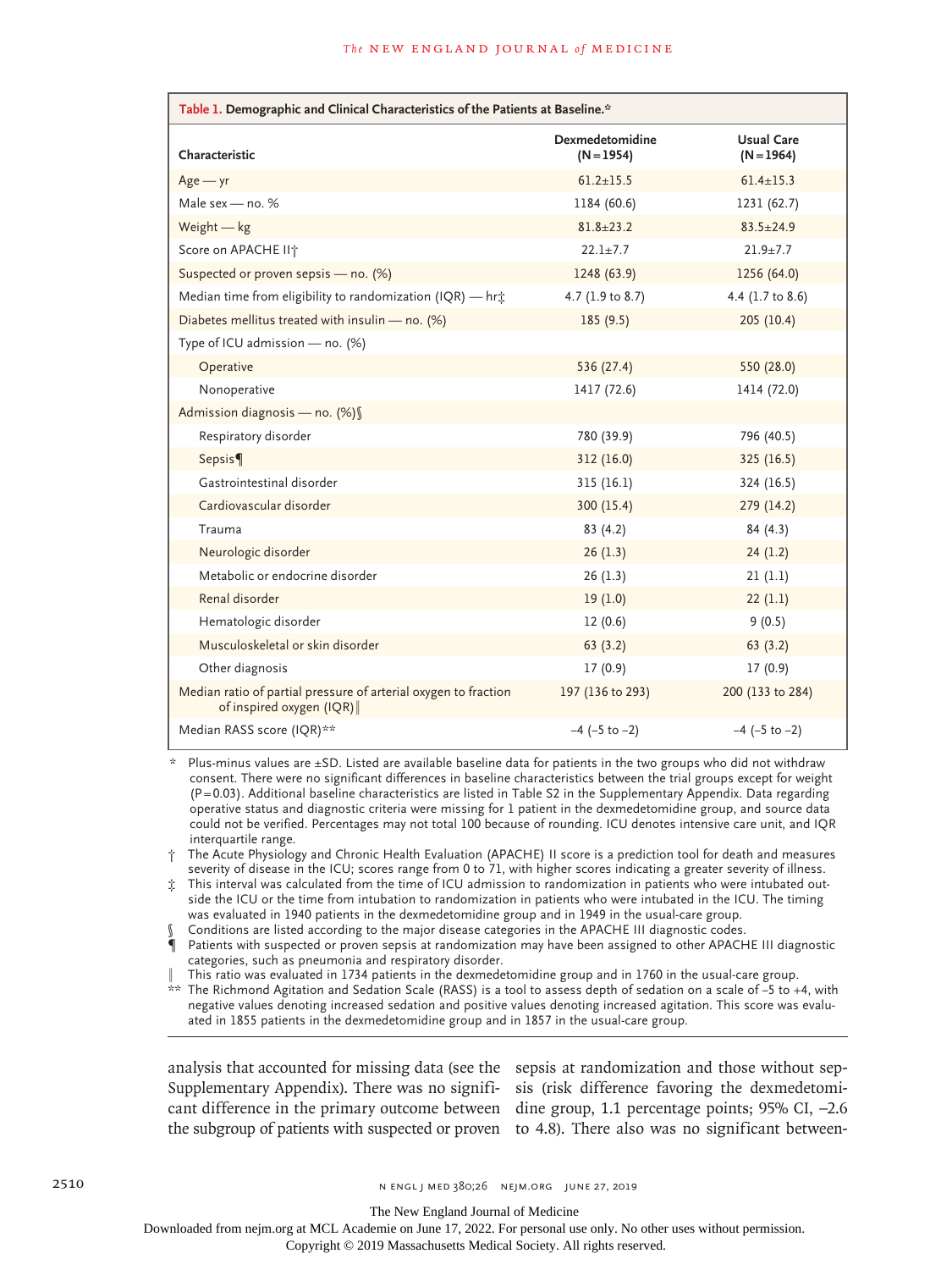| Table 2. Clinical Outcomes.*                                    |                                 |                                   |                                |                                                                    |  |  |  |
|-----------------------------------------------------------------|---------------------------------|-----------------------------------|--------------------------------|--------------------------------------------------------------------|--|--|--|
| Outcome                                                         | Dexmedetomidine<br>$(N = 1948)$ | <b>Usual Care</b><br>$(N = 1956)$ | <b>Odds Ratio</b><br>(95% CI)  | <b>Adjusted Risk</b><br><b>Difference</b><br>(95% CI) <sup>*</sup> |  |  |  |
| Death from any cause at 90 days: primary<br>outcome — $no.$ (%) | 566 (29.1)                      | 569 (29.1)                        | 1.00 $(0.87 \text{ to } 1.15)$ | $0.0$ (-2.9 to 2.8)                                                |  |  |  |
| Secondary outcomes                                              |                                 |                                   |                                |                                                                    |  |  |  |
| Death at 180 days - no./total no. (%)                           | 609/1935 (31.5)                 | 610/1946 (31.3)                   | 1.01 $(0.88 \text{ to } 1.16)$ | $0.1$ (-2.8 to 3.1)                                                |  |  |  |
| Institutional dependency at 180 days<br>— no./total no. $(\%)$  | 89/1323 (6.7)                   | 94/1337 (7.0)                     | $0.96$ (0.73 to 1.27)          | $-0.3$ ( $-2.1$ to 1.5)                                            |  |  |  |
| Mean score on Short IQCODE at 180 days<br>(95% CI) ±            | 3.14 (3.11 to 3.17)             | 3.08 (3.05 to 3.11)               |                                | $0.06$ (0.02 to 0.11)                                              |  |  |  |
| Mean score on the EQ-5D-3L question-<br>naire (95% CI) §        | 69.8 (68.5 to 71.1)             | 70.2 (69.0 to 71.5)               |                                | $-0.4$ ( $-2.2$ to 1.3)                                            |  |  |  |
| Median no. of days free from coma<br>or delirium (IQR)          | 24.0 (11.0 to 26.0)             | 23.0 (10.0 to 26.0)               |                                | 1.0 $(0.5 \text{ to } 1.5)$                                        |  |  |  |
| Median no. of ventilator-free days<br>(IQR)                     | 23.0 (0.0 to 26.0)              | 22.0 (0.0 to 25.0)                |                                | $1.0$ (0.4 to 1.6)                                                 |  |  |  |

\* Data regarding the listed primary and secondary outcomes were censored at 28 days after randomization unless otherwise stated. All tertiary outcomes are described in the Supplementary Appendix.

† Confidence intervals were adjusted for sepsis status but were not adjusted for multiple comparisons.

‡ The Short IQCODE (Informant Questionnaire on Cognitive Decline in the Elderly) is a measure of cognitive function as reported by a close friend or relative. The average score on 16 questions is calculated on a scale of  $1$  to 5, with a score of 3.01 to 3.50 indicating a slight decline and a higher score indicating a worse outcome. This score was evaluated in 1054 patients in the dexmedetomidine group and in 1082 in the usual-care group.

§ Scores on the European Quality of Life 5-Dimensions 3-Level (EQ-5D-3L) questionnaire range from 0 to 100, with higher scores indicating a better quality of life. This score was evaluated in 1144 patients in the dexmedetomidine group and in 1177 in the usual-care group.

¶ The number of days was calculated from the time of randomization to day 28 and was compared by means of quantile regression after adjustment for the sepsis stratum. All the deaths that occurred before day 28 were scored as 0 for ventilator-free days but were scored for the number of days free from coma or delirium on the basis of the 17,282 assessments made with the Confusion Assessment Method for the Intensive Care Unit.

group difference in the primary outcome accord-were free from coma or delirium and the median ing to country, overall cause of death, or discharge destination (Tables S4, S5, and S6, respectively, in the Supplementary Appendix).

The between-group differences for secondary outcomes, including 180-day mortality and the percentage of institutionally dependent patients at 180 days, were not significant. Among the patients who were evaluated at 180 days, the score on the Short IQCODE questionnaire was available for 79.5% of the patients in the dexmedetomidine group and 81.0% of those in the usual-care group. There was no significant difference in the mean unadjusted IQCODE score of 3.14 in the dexmedetomidine group and 3.08 in the usual-care group in a sensitivity analysis that accounted for missing data, nor in the score on the EQ-5D-3L questionnaire (Table 2; and Figs. S5 and S6, respectively, in the Supplementary Appendix). As compared with usual care at day 28, the median number of days that patients who had an indication for deep sedation as de-

number of ventilator-free days were both 1 day higher in the dexmedetomidine group (Table 2). Tertiary outcomes including tracheostomy, reintubation, use of restraints, unplanned extubation, and lengths of stay in both the ICU and hospital are shown in Table S7 in the Supplementary Appendix.

#### **Sedation Levels**

In the first 2 full days after randomization, the percentage of RASS scores in the target range of light sedation (−2 to +1) was 56.6% in the dexmedetomidine group and 51.8% in the usual-care group. (The daily percentage of RASS scores in the target range is provided in Fig. 1A.) The percentage of RASS scores in the deep-sedation range (−5 to −3) was 40.0% in the dexmedetomidine group and 45.6% in the usual-care group (data not shown). The percentage of patients

The New England Journal of Medicine

Downloaded from nejm.org at MCL Academie on June 17, 2022. For personal use only. No other uses without permission.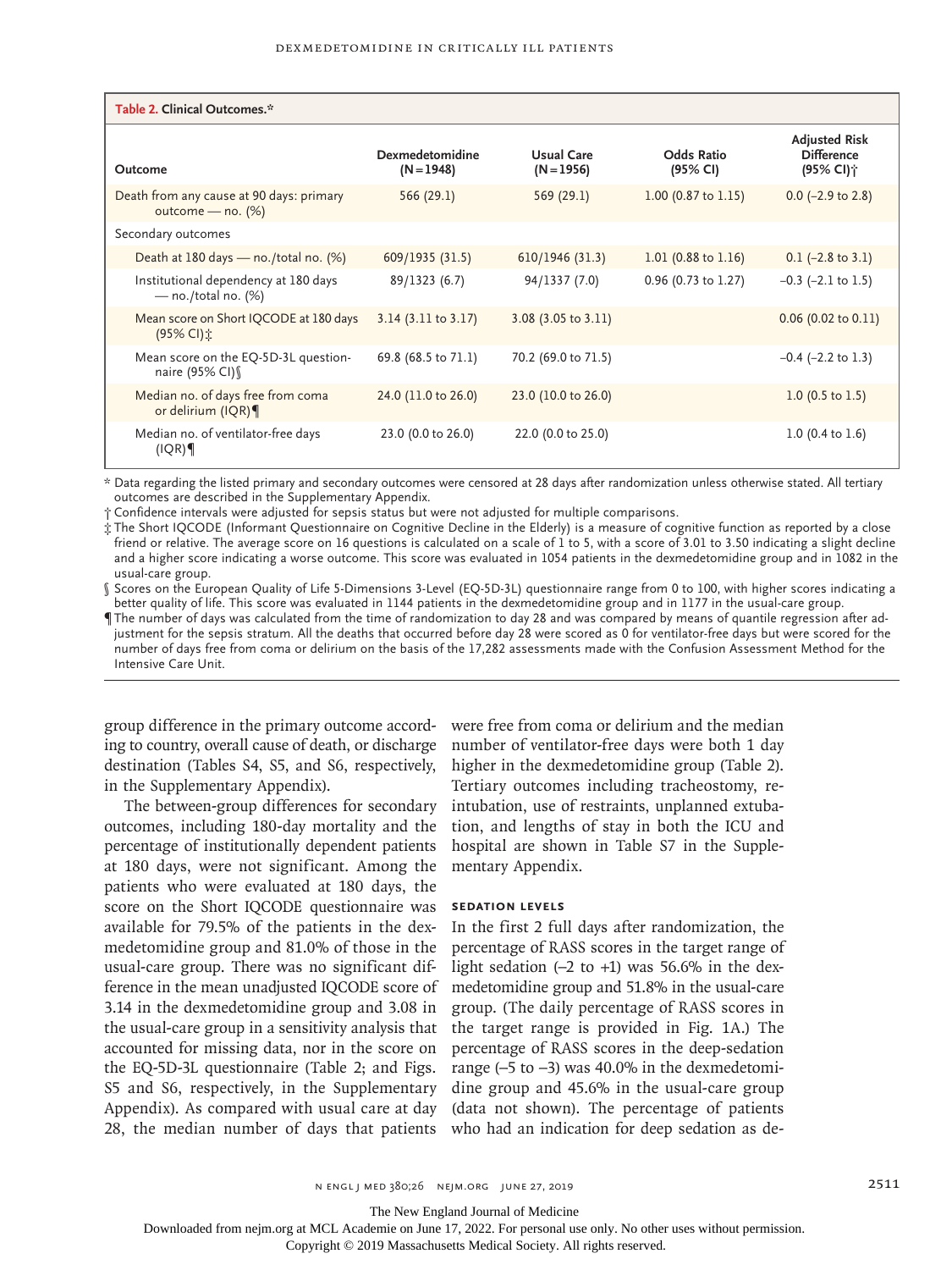



Scores on the Richmond Agitation and Sedation Scale (RASS) range from −5 (unresponsive) to +4 (combative), with negative values indicating the level of sedation and positive values indicating the level of agitation. The median time between RASS assessments was 4 hours (interquartile range, 4 to 4). In the first 14 days, 149,599 of the 155,024 expected assessments (96.5%) were collected. Panel A shows the percentage of RASS scores that were in the target range (−2 to +1) during that time. Panel B shows the daily percentage of patients who had a reported indication for

Figure 1B.

## **Use of Additional Sedatives**

Overall, 1910 of 1954 patients (97.7%) in the dexmedetomidine group received the trial agent for a median duration of 2.56 days (interquartile range, 1.10 to 5.23). In the usual-care group, 1931 of 1964 patients (98.3%) received propofol or midazolam for a median duration of 2.67 days

termined by the treating clinician is shown in (interquartile range, 1.36 to 5.70) and 1.51 days (interquartile range, 0.67 to 3.17), respectively.

> To achieve clinician-directed or target sedation levels in the 1910 patients who received dexmedetomidine during the first two full days after randomization, supplemental sedation was administered in the form of propofol in 1235 (64.7%), midazolam in 55 (2.9%), or both agents in 132 (6.9%). Among the 1931 patients who received usual care, 1161 (60.1%) received propo-

The New England Journal of Medicine

Downloaded from nejm.org at MCL Academie on June 17, 2022. For personal use only. No other uses without permission.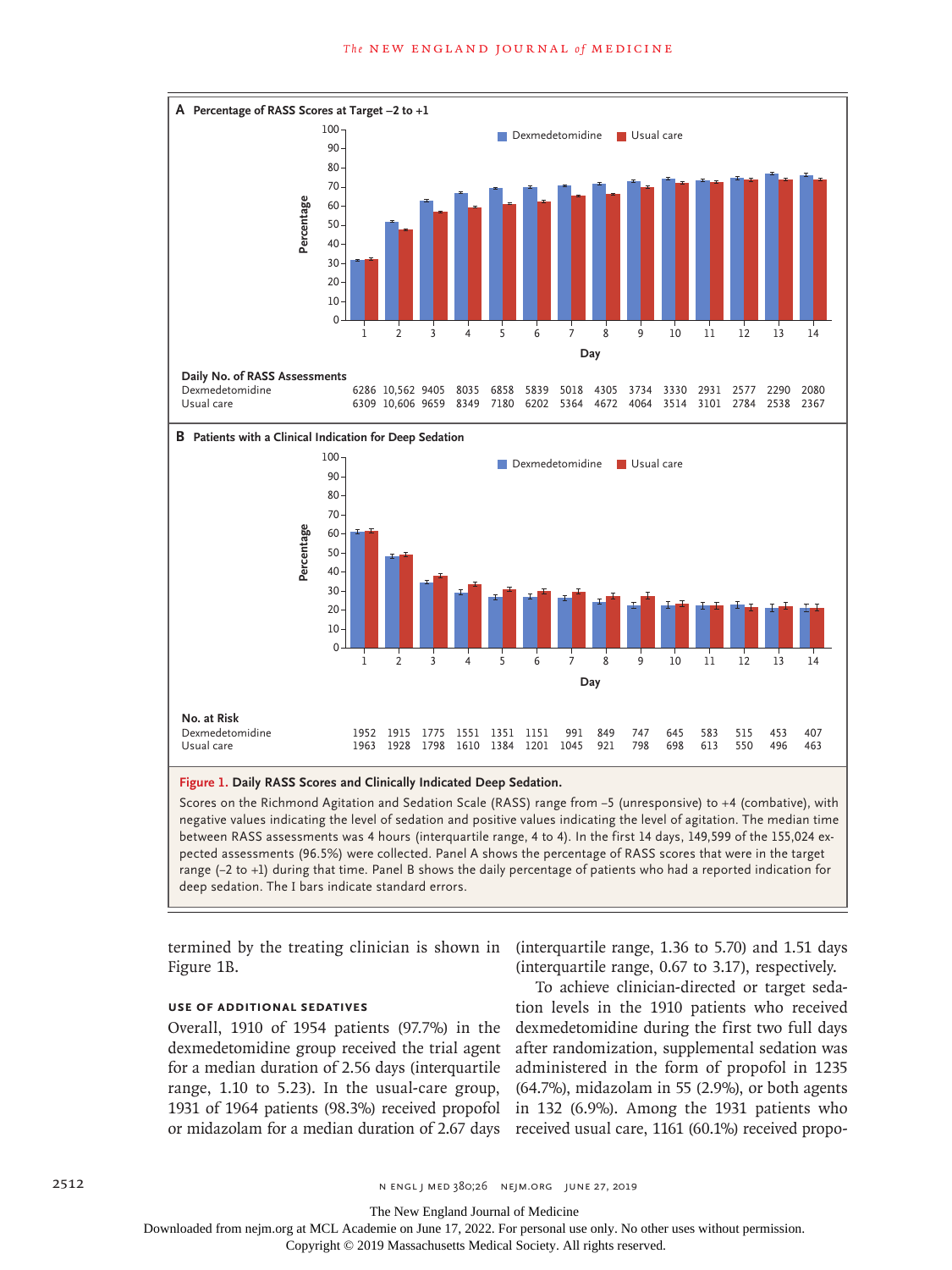fol, 230 (11.9%) received midazolam, and 386 (20.0%) received both as primary sedatives.

During the trial, among the patients in the dexmedetomidine group who received supplemental propofol or midazolam, the median daily dose was 9.51 mg per kilogram (interquartile range, 4.20 to 18.70) and 0.11 mg per kilogram (interquartile range, 0.04 to 0.43), respectively; in the usual-care group, the median daily dose was 17.9 mg per kilogram (interquartile range, 8.90 to 30.50) of propofol and 0.31 mg per kilogram (interquartile range, 0.10 to 0.70) of midazolam (Fig. 2, and Table S8 in the Supplementary Appendix).

Fentanyl was the most common opioid used and was administered to 78.5% of the patients in the dexmedetomidine group and 80.7% of those in the usual-care group (Fig. 2D). The regimens of treatment with opioids and adjunct medications are provided in Figure S3 and the administration of dexmedetomidine for agitation or delirium in the usual-care group is shown in Figure S4 in the Supplementary Appendix.

#### **Subgroup Analyses**

Analyses were performed in six prespecified subgroups (Fig. 3). Among these analyses, the only significant difference was heterogeneity between treatment groups and an age above or below the median (63.7 years) with respect to 90-day mortality.

#### **Adverse Events**

More adverse events and serious adverse events were reported in the dexmedetomidine group than in the usual-care group, most commonly bradycardia and hypotension, along with prolonged sinus arrest (asystole) (in 14 of 1954 patients [0.7%] and in 2 of 1964 patients [0.1%], respectively;  $P=0.003$ ). Episodes of sinus arrest led to the administration of atropine or epinephrine or cardiac massage (in seven events) or resolved spontaneously (Table S9 in the Supplementary Appendix).

#### Discussion

In this randomized, controlled, open-label trial, the use of dexmedetomidine as the primary or sole sedative in patients undergoing mechanical ventilation in the ICU did not result in lower 90 day mortality than usual care. Early in the course treatment effect on mortality for an age above or

of the critical illness, most patients who were treated with dexmedetomidine received supplemental sedatives. Although the target level of light sedation was observed more frequently in the dexmedetomidine group, deep sedation was frequently reported in the two groups. The number of days that patients were free from coma or delirium and the number of ventilator-free days were 1 day more in the dexmedetomidine group than in the usual-care group for each of the comparisons; the confidence intervals for the between-group differences did not include zero but were unadjusted for multiple comparisons. Adverse and serious adverse events, mainly bradycardia and hypotension, some of which led to cardiac massage, were reported more frequently during dexmedetomidine sedation than during usual care.

In previous randomized trials comparing dexmedetomidine with several conventionally used sedatives, dexmedetomidine was associated with a shorter time to extubation, a higher number of days free from coma or delirium, and a shorter duration of unresponsive sedation.<sup>11-14</sup> These trials, however, had several limitations, including delayed intervention (up to 96 hours), $^{12}$ an unspecified target sedation level, $11$  targeting deeper levels of sedation (RASS score of −3 to 0) than currently recommended, $13$  a relatively short duration of treatment, and lack of daily data on sedation levels.<sup>11,13</sup> These trials were not powered to evaluate mortality or other patient-centered outcomes.

The biologic rationale for a potential benefit of dexmedetomidine is based on experimental evidence of protective effects against neuronal, myocardial, and renal injury,<sup>28,29</sup> along with a reduction in inflammatory mediators after cardiopulmonary bypass<sup>30</sup> and reduced mortality in animal models.31 Several studies and trials have shown lower mortality associated with dexmedetomidine than with other agents in patients with sepsis $17,18$  along with lower rates and shorter durations of coma and delirium,<sup>12,16,17</sup> both of which are associated with increased mortality.32,33 Taken together, these findings have provided a rationale for a possible mortality benefit of the drug.26,34-36 However, in our trial, we found no difference in overall mortality with the use of dexmedetomidine as compared with usual care. There was heterogeneity with respect to the

The New England Journal of Medicine

Downloaded from nejm.org at MCL Academie on June 17, 2022. For personal use only. No other uses without permission.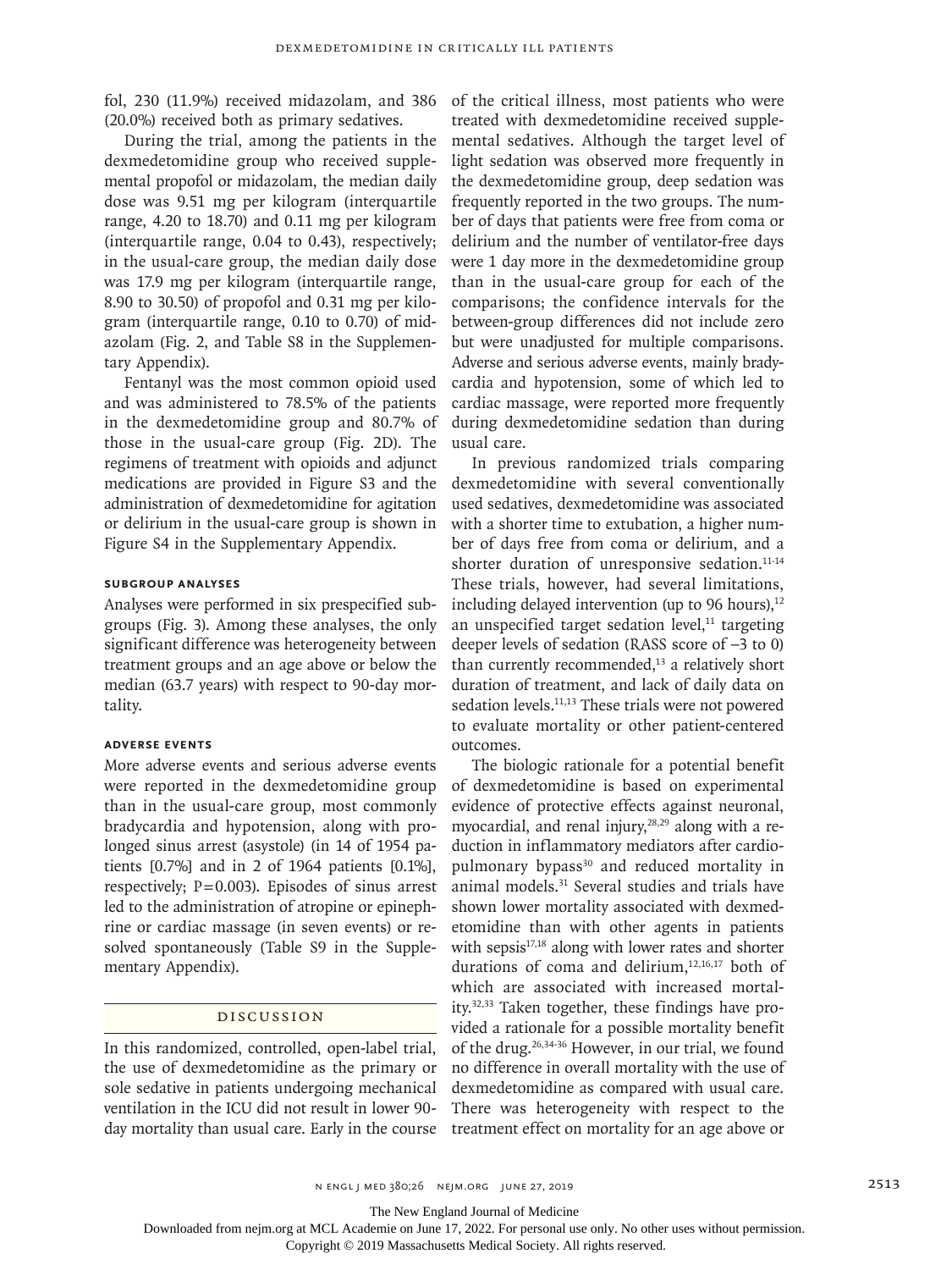

n engl j med 380;26 nejm.org June 27, 2019

The New England Journal of Medicine

Downloaded from nejm.org at MCL Academie on June 17, 2022. For personal use only. No other uses without permission.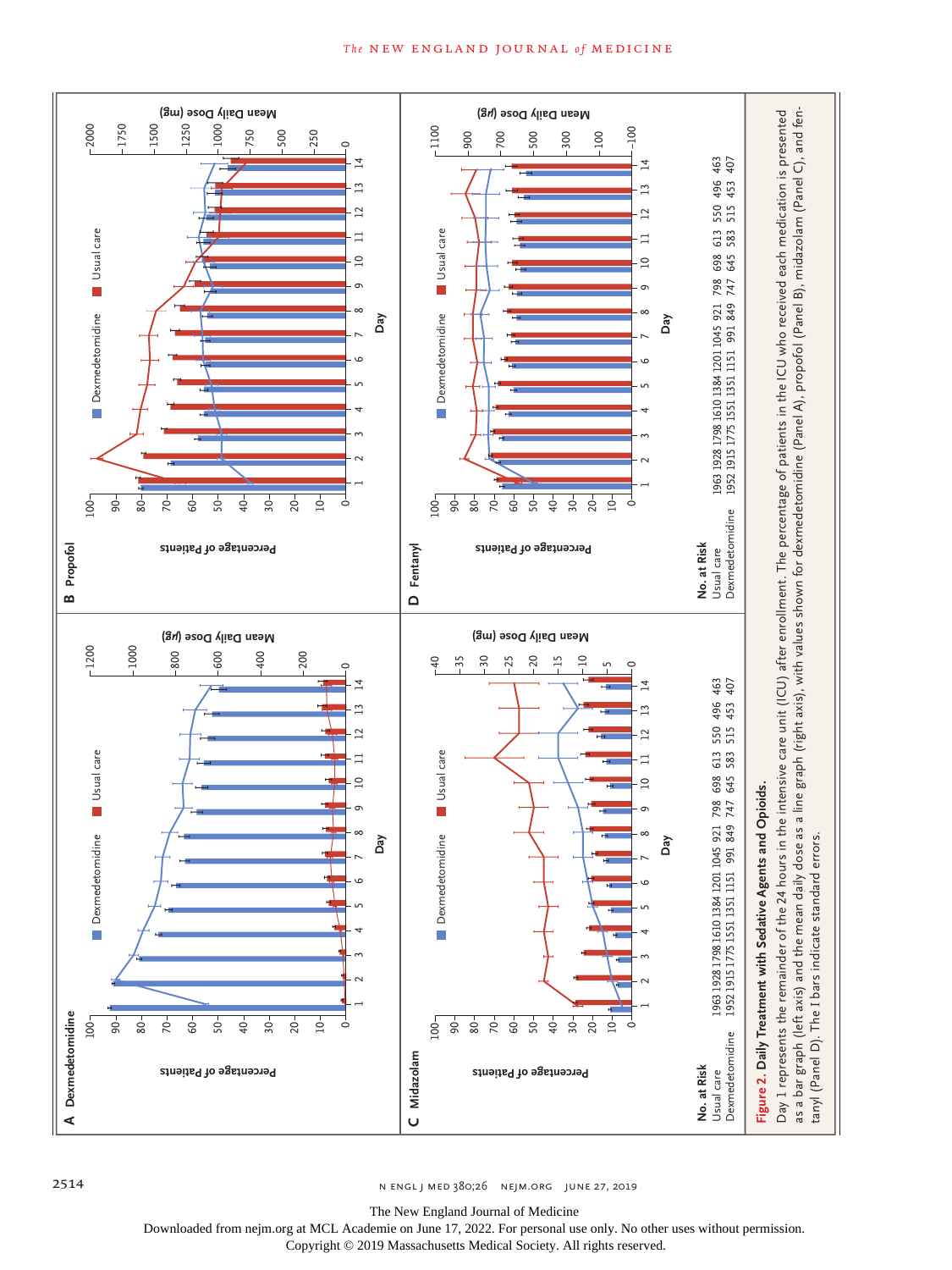| Subgroup                                                                                                                                                        | Dexmedetomidine | <b>Usual Care</b>             |                        |                   |                          |      | Risk Difference (95% CI) |      |      |                                |
|-----------------------------------------------------------------------------------------------------------------------------------------------------------------|-----------------|-------------------------------|------------------------|-------------------|--------------------------|------|--------------------------|------|------|--------------------------------|
|                                                                                                                                                                 |                 | no. of patients/total no. (%) |                        | percentage points |                          |      |                          |      |      |                                |
| Age                                                                                                                                                             |                 |                               |                        |                   |                          |      |                          |      |      |                                |
| <median< td=""><td>219/976 (22.4)</td><td>176/975 (18.1)</td><td></td><td></td><td></td><td></td><td></td><td></td><td></td><td>4.4 (0.8 to 7.9)</td></median<> | 219/976 (22.4)  | 176/975 (18.1)                |                        |                   |                          |      |                          |      |      | 4.4 (0.8 to 7.9)               |
| >Median                                                                                                                                                         | 347/972 (35.7)  | 393/981 (40.1)                |                        |                   |                          |      |                          |      |      | $-4.4$ (-8.7 to $-0.1$ )       |
| <b>APACHE II score</b>                                                                                                                                          |                 |                               |                        |                   |                          |      |                          |      |      |                                |
| $\leq$ Median                                                                                                                                                   | 177/977 (18.1)  | 204/1018 (20.0)               |                        |                   |                          |      |                          |      |      | $-1.9$ (-5.4 to 1.5)           |
| >Median                                                                                                                                                         | 389/971 (40.1)  | 365/938 (38.9)                |                        |                   |                          |      |                          |      |      | 1.1 $(-3.2 \text{ to } 5.5)$   |
| Geographic region                                                                                                                                               |                 |                               |                        |                   |                          |      |                          |      |      |                                |
| Australia and New Zealand                                                                                                                                       | 330/1250 (26.4) | 319/1246 (25.6)               |                        |                   |                          |      |                          |      |      | $0.8$ (-2.6 to 4.2)            |
| United Kingdom and Europe                                                                                                                                       | 148/428 (34.6)  | 155/430 (36.0)                |                        |                   |                          |      |                          |      |      | $-1.5$ ( $-7.9$ to 4.9)        |
| Malaysia                                                                                                                                                        | 50/171 (29.2)   | 57/176 (32.4)                 |                        |                   |                          |      |                          |      |      | $-3.1$ ( $-12.9$ to 6.6)       |
| Saudi Arabia                                                                                                                                                    | 38/99 (38.4)    | 38/104 (36.5)                 |                        |                   |                          |      |                          |      |      | 1.8 $(-11.5 \text{ to } 15.2)$ |
| Pao <sub>2</sub> :Fio <sub>2</sub> ratio                                                                                                                        |                 |                               |                        |                   |                          |      |                          |      |      |                                |
| $\leq$ Median                                                                                                                                                   | 303/881 (34.4)  | 290/862 (33.6)                |                        |                   |                          |      |                          |      |      | $0.8$ (-3.7 to 5.2)            |
| >Median                                                                                                                                                         | 205/848 (24.2)  | 230/892 (25.8)                |                        |                   |                          |      |                          |      |      | $-1.6$ (-5.7 to 2.5)           |
| Sepsis suspected or proved                                                                                                                                      |                 |                               |                        |                   |                          |      |                          |      |      |                                |
| No                                                                                                                                                              | 157/703 (22.3)  | 172/706 (24.4)                |                        |                   |                          |      |                          |      |      | $-2.0$ ( $-6.4$ to 2.4)        |
| Yes                                                                                                                                                             | 409/1245 (32.9) | 397/1250 (31.8)               |                        |                   |                          |      |                          |      |      | 1.1 $(-2.6 \text{ to } 4.8)$   |
| Admission type                                                                                                                                                  |                 |                               |                        |                   |                          |      |                          |      |      |                                |
| Nonoperative                                                                                                                                                    | 442/1390 (31.8) | 430/1389 (31.0)               |                        |                   |                          |      |                          |      |      | $0.8$ (-2.6 to 4.3)            |
| Operative                                                                                                                                                       | 124/556 (22.3)  | 139/566 (24.6)                |                        |                   |                          |      |                          |      |      | $-2.3$ ( $-7.2$ to 2.7)        |
| Overall                                                                                                                                                         |                 |                               |                        |                   |                          |      |                          |      |      | $-0.2$ ( $-1.4$ to $1.1$ )     |
|                                                                                                                                                                 |                 |                               | $-0.15$                | $-0.10$           | $-0.05$                  | 0.00 | 0.05                     | 0.10 | 0.15 |                                |
|                                                                                                                                                                 |                 |                               | Dexmedetomidine Better |                   | <b>Usual Care Better</b> |      |                          |      |      |                                |

#### **Figure 3. Subgroup Analysis of the Primary Outcome.**

The forest plot shows the risk difference for the primary outcome (the rate of death from any cause at 90 days) in six prespecified subgroups, as calculated with the use of binomial identity regression. The size of the square representing the risk difference reflects the relative number of patients in each subgroup, and the horizontal bars represent the 95% confidence intervals. The diamond indicates the overall risk difference, as represented by the dashed vertical line, and the solid vertical line indicates no between-group difference. Heterogeneity after adjustment for multiple comparisons was observed only for age, with a divergent effect above and below the median age of the patients (63.7 years). The median score on the APACHE (Acute Physiology and Chronic Health Evaluation) II was 21 on a scale ranging from 0 to 71, with higher scores indicating a greater severity of illness. The median ratio of the partial pressure of arterial oxygen to the fraction of inspired oxygen (PaO<sub>2</sub>:FIO<sub>2</sub>) was 198.

below the median of 63.7 years, with lower mortality in older patients and higher mortality in younger patients, but the significance of the difference could not be determined. If this finding is confirmed in future trials, it could be due to age-related changes in the pharmacokinetics of sedatives.<sup>37,38</sup>

Patients who were treated with dexmedetomidine received additional drugs to achieve the target level of sedation. The use of multiple agents, however, was common in both groups. This may reflect sedation requirements during the acute phase of a critical illness.

The administration of medications in our trial was unblinded. We did not exclude patients who required deep sedation, a factor that might have influenced the overall RASS scores and the need for sedative agents administered after ran-

domization. We did not mandate a daily interruption in sedation or adherence to a particular strategy for managing sedation or delirium in the ICU (e.g., the ABCDEF bundle).<sup>39,40</sup> In addition, we did not assess in detail other aspects of ICU care (e.g., vasopressor use, administration of fluids, or renal-replacement therapy).

In conclusion, among critically ill adults undergoing mechanical ventilation in the ICU, the early administration of dexmedetomidine as the sole or primary sedative did not result in lower 90-day mortality than usual care. Dexmedetomidine was insufficient alone or as the primary agent to achieve clinically desired target sedation levels and was associated with more reported adverse events than usual care.

A data sharing statement provided by the authors is available with the full text of this article at NEJM.org.

The New England Journal of Medicine

Downloaded from nejm.org at MCL Academie on June 17, 2022. For personal use only. No other uses without permission.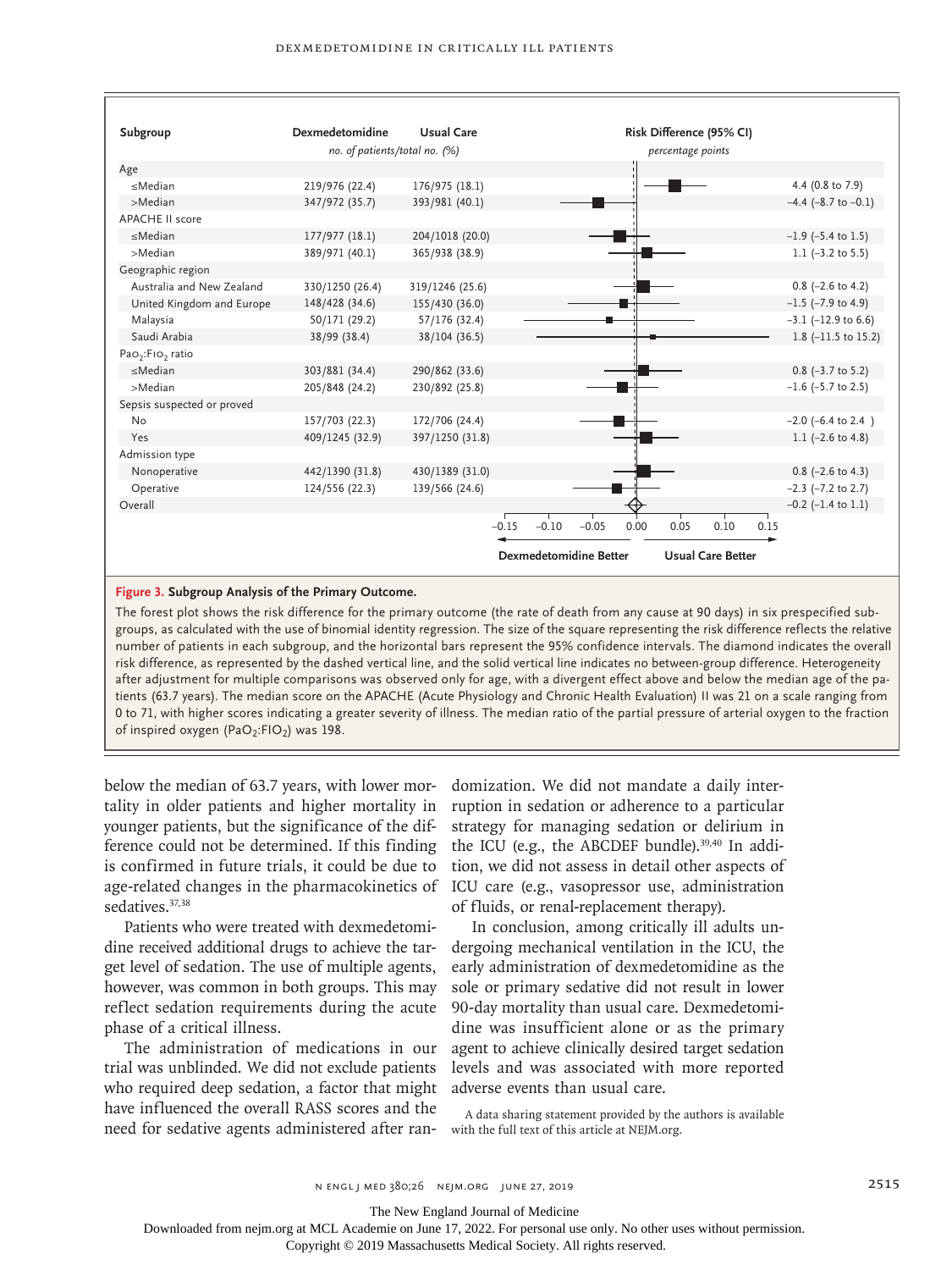Supported by the National Health and Medical Research Council of Australia, the Health Research Council of New Zealand, and the National Heart Institute Foundation of Malaysia. Pfizer and Orion Pharma provided dexmedetomidine to trial sites.

Dr. Shehabi reports receiving travel support and lecture fees, paid to Monash Health, and lecture fees from Pfizer (Malaysia) and Orion Pharma and fees for expert testimony from Stephens Lawyers and Consultants, Melbourne; Dr. Bellomo, receiving

fees for expert testimony from Pfizer; and Dr. Takala, receiving consulting fees from Nestec. No other potential conflict of interest relevant to this article was reported.

Disclosure forms provided by the authors are available with the full text of this article at NEJM.org.

We thank all patients and their relatives who participated in the trial and acknowledge the support of the doctors and nurses across all trial sites.

#### **Appendix**

The authors' full names and academic degrees are as follows: Yahya Shehabi, Ph.D., M.B., B.S., Belinda D. Howe, R.N., M.P.H., Rinaldo Bellomo, M.D., Ph.D., Yaseen M. Arabi, M.D., Michael Bailey, Ph.D., Frances E. Bass, R.N., Suhaini Bin Kadiman, M.D., Colin J. McArthur, M.B., Ch.B., Lynnette Murray, B.S., Michael C. Reade, M.B., B.S., M.P.H., D.Phil., Ian M. Seppelt, M.B., B.S., Jukka Takala, M.D., Ph.D., Matt P. Wise, M.D., D.Phil., and Steven A. Webb, M.P.H., Ph.D.

The authors' affiliations are as follows: the School of Clinical Sciences (Y.S.) and the Australian and New Zealand Intensive Care Research Centre, School of Public Health and Preventive Medicine (B.D.H., R.B., M.B., L.M., S.A.W.), Monash University, Monash Health (Y.S.), the Faculty of Medicine, University of Melbourne (R.B., M.B.), Melbourne, VIC, and Austin Hospital, Heidelberg, VIC (R.B.), the Prince of Wales Clinical School of Medicine, University of New South Wales (Y.S.), Royal North Shore Hospital, the George Institute for Global Health (F.E.B.), the Sydney Medical School–Nepean, University of Sydney, and the Department of Clinical Medicine, Macquarie University (I.M.S.), Sydney, the Faculty of Medicine, University of Queensland, Royal Brisbane and Women's Hospital, Brisbane (M.C.R.), the Joint Health Command, Australian Defence Force, Canberra, ACT (M.C.R.), and St. John of God Subiaco Hospital, Subiaco, WA (S.A.W.) — all in Australia; the College of Medicine, King Saud Bin Abdulaziz University for Health Sciences and King Abdullah International Medical Research Center, King Abdulaziz Medical City, Riyadh, Saudi Arabia (Y.M.A.); the Department of Anesthesiology and Intensive Care, IJN-UTM Cardiovascular Engineering Center, National Heart Institute, Kuala Lumpur, Malaysia (S.B.K.); the Department of Critical Care Medicine, Auckland City Hospital, University of Auckland, Auckland, New Zealand (C.J.M.); Inselspital, Bern University Hospital, University of Bern, Bern, Switzerland (J.T.); and Adult Critical Care, University Hospital of Wales, Cardiff, United Kingdom (M.P.W.).

#### **References**

**1.** Shehabi Y, Bellomo R, Mehta S, Riker R, Takala J. Intensive care sedation: the past, present and the future. Crit Care 2013;17:322.

**2.** Reade MC, Finfer S. Sedation and delirium in the intensive care unit. N Engl J Med 2014;370:444-54.

**3.** Mehta S, McCullagh I, Burry L. Current sedation practices: lessons learned from international surveys. Crit Care Clin 2009;25:471-88.

**4.** Wunsch H, Kahn JM, Kramer AA, Rubenfeld GD. Use of intravenous infusion sedation among mechanically ventilated patients in the United States. Crit Care Med 2009;37:3031-9.

**5.** Gommers D, Bakker J. Medications for analgesia and sedation in the intensive care unit: an overview. Crit Care 2008;12: Suppl 3:S4.

**6.** Roberts DJ, Haroon B, Hall RI. Sedation for critically ill or injured adults in the intensive care unit: a shifting paradigm. Drugs 2012;72:1881-916.

**7.** Devlin JW, Fraser GL, Ely EW, Kress JP, Skrobik Y, Dasta JF. Pharmacological management of sedation and delirium in mechanically ventilated ICU patients: remaining evidence gaps and controversies. Semin Respir Crit Care Med 2013;34:201-15.

**8.** Carollo DS, Nossaman BD, Ramadhyani U. Dexmedetomidine: a review of clinical applications. Curr Opin Anaesthesiol 2008;21:457-61.

**9.** Keating GM. Dexmedetomidine: a review of its use for sedation in the intensive care setting. Drugs 2015;75:1119-30. **10.** Constantin J-M, Momon A, Mantz J, et al. Efficacy and safety of sedation with dexmedetomidine in critical care patients: a meta-analysis of randomized controlled trials. Anaesth Crit Care Pain Med 2016; 35:7-15.

**11.** Pandharipande PP, Pun BT, Herr DL, et al. Effect of sedation with dexmedetomidine vs lorazepam on acute brain dysfunction in mechanically ventilated patients: the MENDS randomized controlled trial. JAMA 2007;298:2644-53.

**12.** Riker RR, Shehabi Y, Bokesch PM, et al. Dexmedetomidine vs midazolam for sedation of critically ill patients: a randomized trial. JAMA 2009;301:489-99.

**13.** Jakob SM, Ruokonen E, Grounds RM, et al. Dexmedetomidine vs midazolam or propofol for sedation during prolonged mechanical ventilation: two randomized controlled trials. JAMA 2012;307:1151-60. **14.** Fraser GL, Devlin JW, Worby CP, et al. Benzodiazepine versus nonbenzodiazepine-based sedation for mechanically ventilated, critically ill adults: a systematic review and meta-analysis of randomized trials. Crit Care Med 2013;41:Suppl 1:S30- S38.

**15.** Reade MC, Eastwood GM, Bellomo R, et al. Effect of dexmedetomidine added to standard care on ventilator-free time in patients with agitated delirium: a randomized clinical trial. JAMA 2016;315:1460-8. **16.** Skrobik Y, Duprey MS, Hill NS, Devlin JW. Low-dose nocturnal dexmedetomidine prevents ICU delirium: a randomized, placebo-controlled trial. Am J Respir Crit Care Med 2018;197:1147-56.

**17.** Pandharipande PP, Sanders RD, Gi-

rard TD, et al. Effect of dexmedetomidine versus lorazepam on outcome in patients with sepsis: an a priori-designed analysis of the MENDS randomized controlled trial. Crit Care 2010;14:R38.

**18.** Kawazoe Y, Miyamoto K, Morimoto T, et al. Effect of dexmedetomidine on mortality and ventilator-free days in patients requiring mechanical ventilation with sepsis: a randomized clinical trial. JAMA 2017;317:1321-8.

**19.** Shehabi Y, Forbes AB, Arabi Y, et al. The SPICE III study protocol and analysis plan: a randomised trial of early goaldirected sedation compared with standard care in mechanically ventilated patients. Crit Care Resusc 2017;19:318-26.

**20.** Bone RC, Balk RA, Cerra FB, et al. Definitions for sepsis and organ failure and guidelines for the use of innovative therapies in sepsis. Chest 1992;101:1644- 55.

**21.** Gélinas C, Fillion L, Puntillo KA, Viens C, Fortier M. Validation of the Critical-Care Pain Observation tool in adult patients. Am J Crit Care 2006;15:420-7.

**22.** Sessler CN, Gosnell MS, Grap MJ, et al. The Richmond Agitation-Sedation Scale: validity and reliability in adult intensive care unit patients. Am J Respir Crit Care Med 2002;166:1338-44.

**23.** Ely EW, Inouye SK, Bernard GR, et al. Delirium in mechanically ventilated patients: validity and reliability of the Confusion Assessment Method for the Intensive Care Unit (CAM-ICU). JAMA 2001; 286:2703-10.

**24.** Jorm A. Short form of the Informant

2516 **n ENGL j MED 380;26 NEIM.ORG JUNE 27, 2019** 

The New England Journal of Medicine

Downloaded from nejm.org at MCL Academie on June 17, 2022. For personal use only. No other uses without permission.